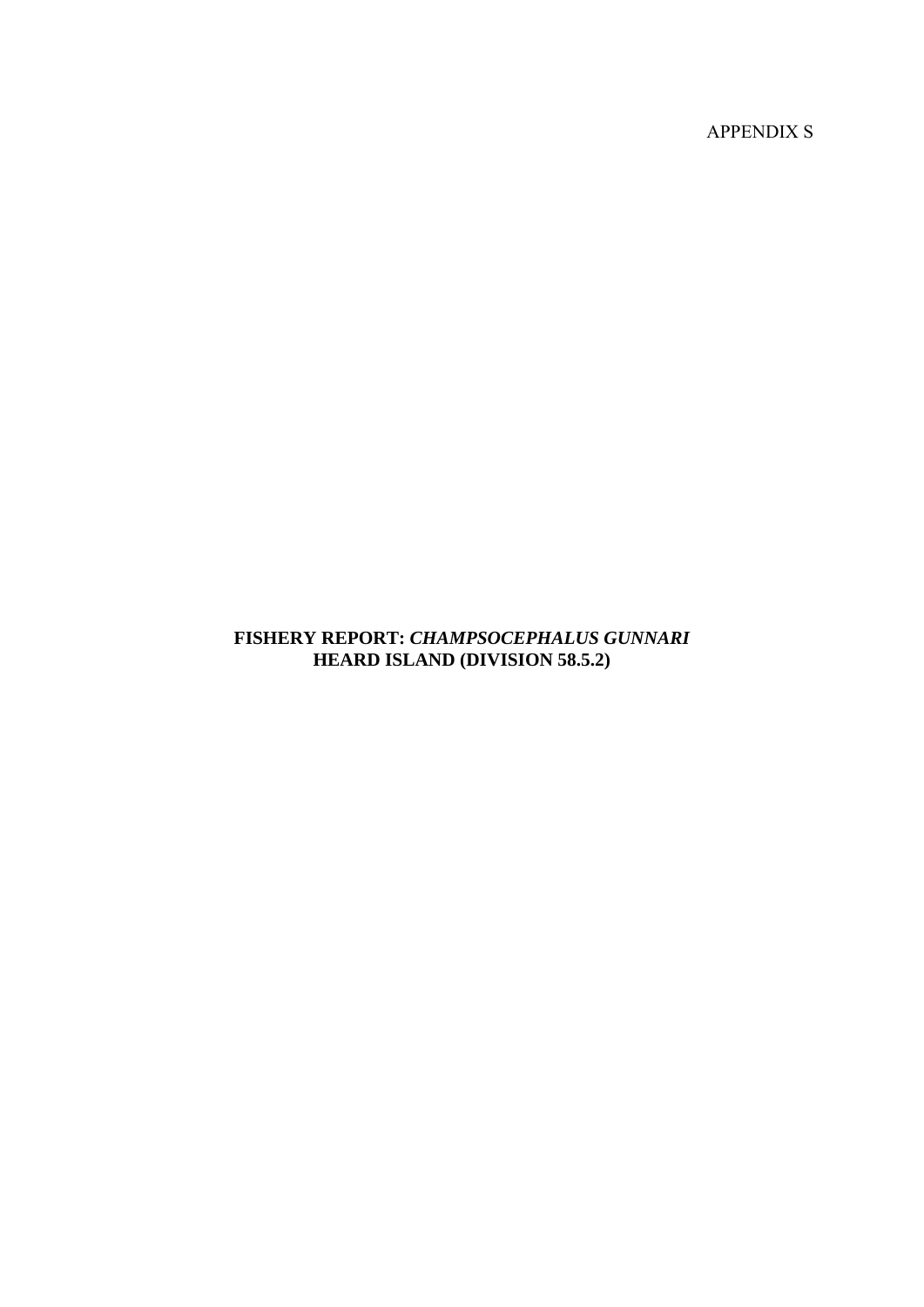# **CONTENTS**

|                                                   | Page                                                                       |
|---------------------------------------------------|----------------------------------------------------------------------------|
|                                                   | 1<br>1<br>1<br>$\overline{2}$                                              |
|                                                   | 3                                                                          |
|                                                   | 3<br>3<br>3<br>$\overline{4}$<br>5<br>5<br>5<br>5<br>6<br>6<br>6<br>6<br>7 |
|                                                   | 7<br>7<br>$\tau$<br>8<br>8<br>9<br>9<br>9                                  |
| 5.2 Assessments of impact on affected populations | 9<br>9<br>10<br>10                                                         |
|                                                   | 10<br>11                                                                   |
|                                                   | 11                                                                         |
|                                                   | 11<br>11<br>12                                                             |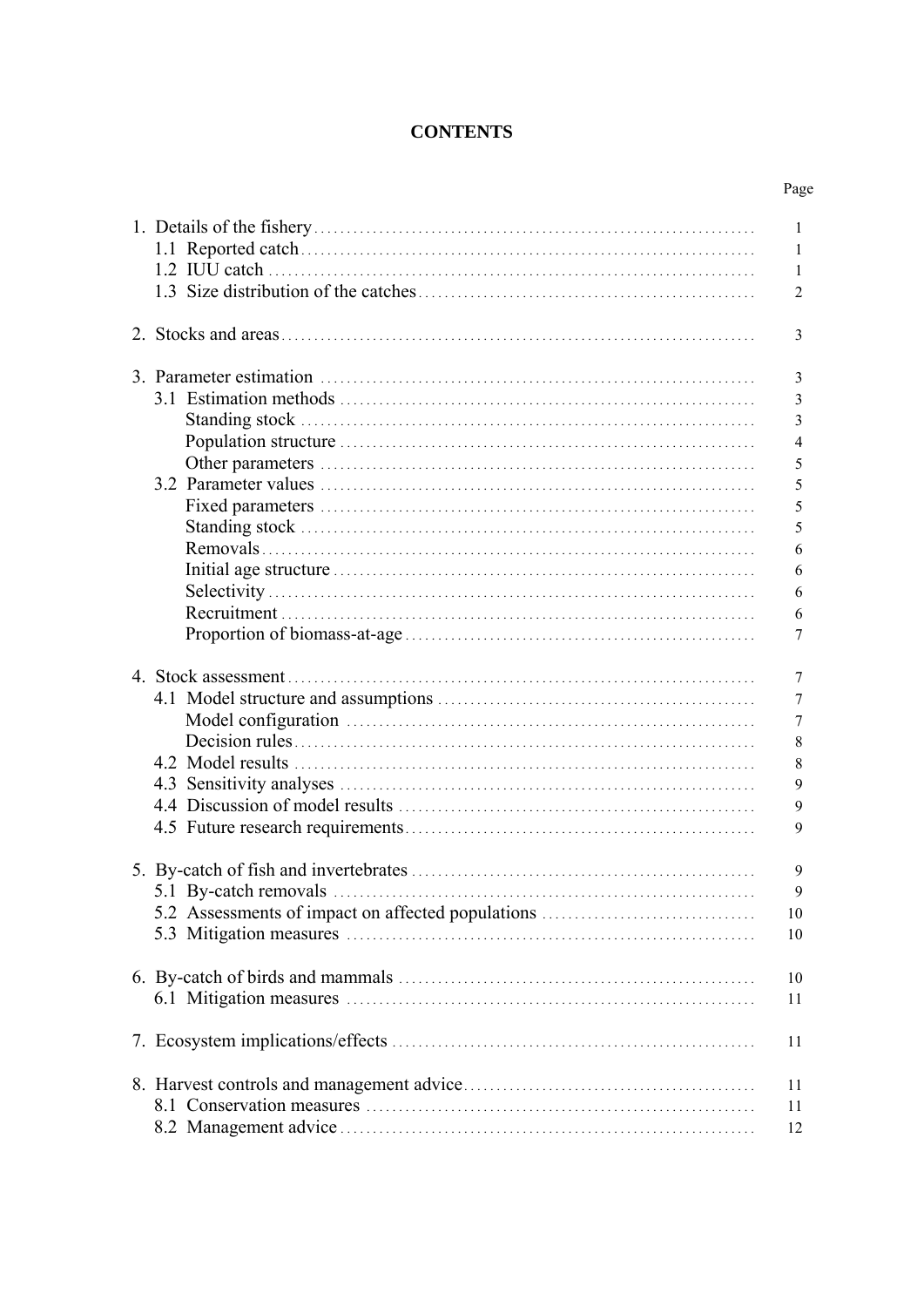### **FISHERY REPORT:** *CHAMPSOCEPHALUS GUNNARI* **HEARD ISLAND (DIVISION 58.5.2)**

### <span id="page-2-0"></span>**1. Details of the fishery**

# **1.1 Reported catch**

The trawl fishery for *Champsocephalus gunnari* in Division 58.5.2 has caught 99 tonnes from a catch limit of 102 tonnes in 2008/09 (Conservation Measure 42-02). Historical reported catches of *C. gunnari* along with catch limits and number of vessels active in the fishery are shown in Table 1.

| Season  | Reported effort<br>(number of vessels) | Catch limit<br>(tonnes) | Reported catch<br>(tonnes) |
|---------|----------------------------------------|-------------------------|----------------------------|
| 1971/72 |                                        |                         | 5 8 6 0                    |
| 1973/74 |                                        |                         | 7525                       |
| 1974/75 |                                        |                         | 9710                       |
| 1976/77 |                                        |                         | 15 201                     |
| 1977/78 |                                        |                         | 5 1 6 6                    |
| 1989/90 |                                        |                         | $\overline{c}$             |
| 1991/92 |                                        |                         | 5                          |
| 1992/93 |                                        |                         | $\overline{3}$             |
| 1994/95 |                                        | 311                     | $\overline{0}$             |
| 1995/96 |                                        | 311                     | $\theta$                   |
| 1996/97 | 1                                      | 311                     | 227                        |
| 1997/98 | 3                                      | 900                     | 115                        |
| 1998/99 | $\mathbf{1}$                           | 1 1 6 0                 | $\overline{c}$             |
| 1999/00 | $\overline{c}$                         | 916                     | 137                        |
| 2000/01 | $\overline{c}$                         | 1 1 5 0                 | 1 1 3 6                    |
| 2001/02 | $\overline{c}$                         | 885                     | 865                        |
| 2002/03 | $\frac{2}{2}$                          | 2980                    | 2 3 4 5                    |
| 2003/04 |                                        | 292                     | 78                         |
| 2004/05 | $\overline{c}$                         | 1864                    | 1851                       |
| 2005/06 | $\mathbf{1}$                           | 1210                    | 660                        |
| 2006/07 | 1                                      | 42                      | 1                          |
| 2007/08 | 1                                      | 220                     | 199                        |
| 2008/09 | 1                                      | 102                     | 99                         |

Table 1: Catch history for *Champsocephalus gunnari* in Division 58.5.2 (source: STATLANT data for past seasons, and catch and effort reports for current season).

# **1.2 IUU catch**

2. There has been no evidence of IUU activity in this fishery.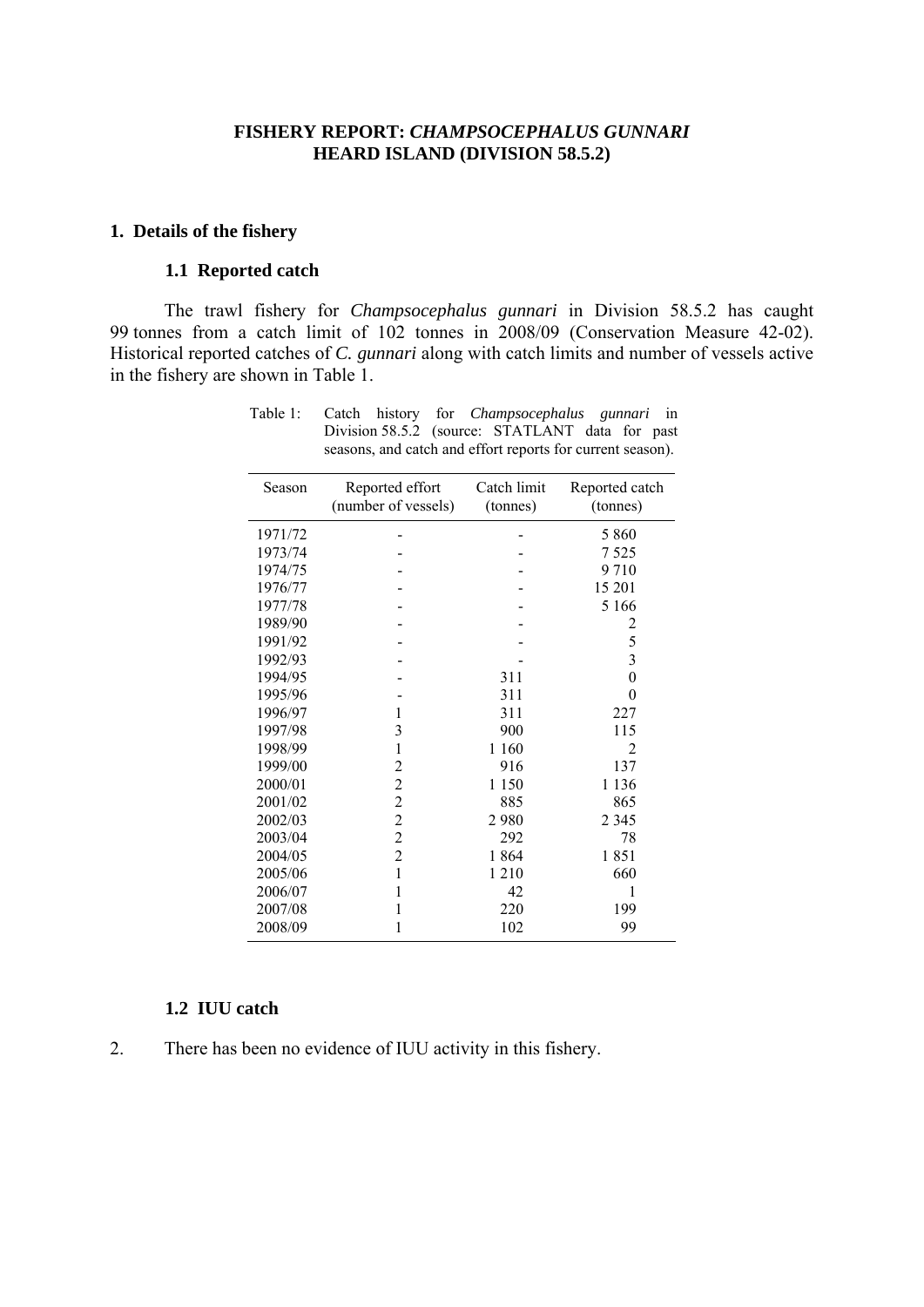# **1.3 Size distribution of the catches**

<span id="page-3-0"></span>3. Catch-weighted length frequencies for *C. gunnari* from 1996/97 to 2008/09 are presented in Figure 1. Data from 2006/07 have not been included because the total catch for that season was 1 tonne.



Weighted Frequency (proportion of the catch)

Figure 1: Catch-weighted length frequencies for *Champsocephalus gunnari* in Division 58.5.2 (source: observer, fine-scale and STATLANT data). The plots include data from both the commercial fishery and research trawl surveys.

4. With respect to the catch-weighted length frequencies in Figure 1, the Working Group recalled the apparent progression in the cohorts in Figure 1 from 1999/2000 to 2002/03, and noted a similar pattern evident from 2003/04 to 2005/06, and 2007/08 to 2008/09 but recalled that:

- (i) the length frequencies reflect lengths of fish in the catch and not the whole population;
- (ii) there is a minimum size limit for *C. gunnari* in this fishery of 240 mm to protect juvenile fish (younger than 2.5 years) and that, if the proportion of fish smaller than this size exceeds 10% in a haul, then the vessel must move to a new fishing area;
- (iii) the modal lengths will be dependent on the time of year in which the fishery was prosecuted and the potential density-dependent growth that might occur (SC-CAMLR-XX, Annex 5, Appendix D; WAMI-01/4);
- (iv) abundance of fish cannot be inferred from these plots;
- (v) the cohorts represented in these plots need to be interpreted from the survey data, which surveys the whole population.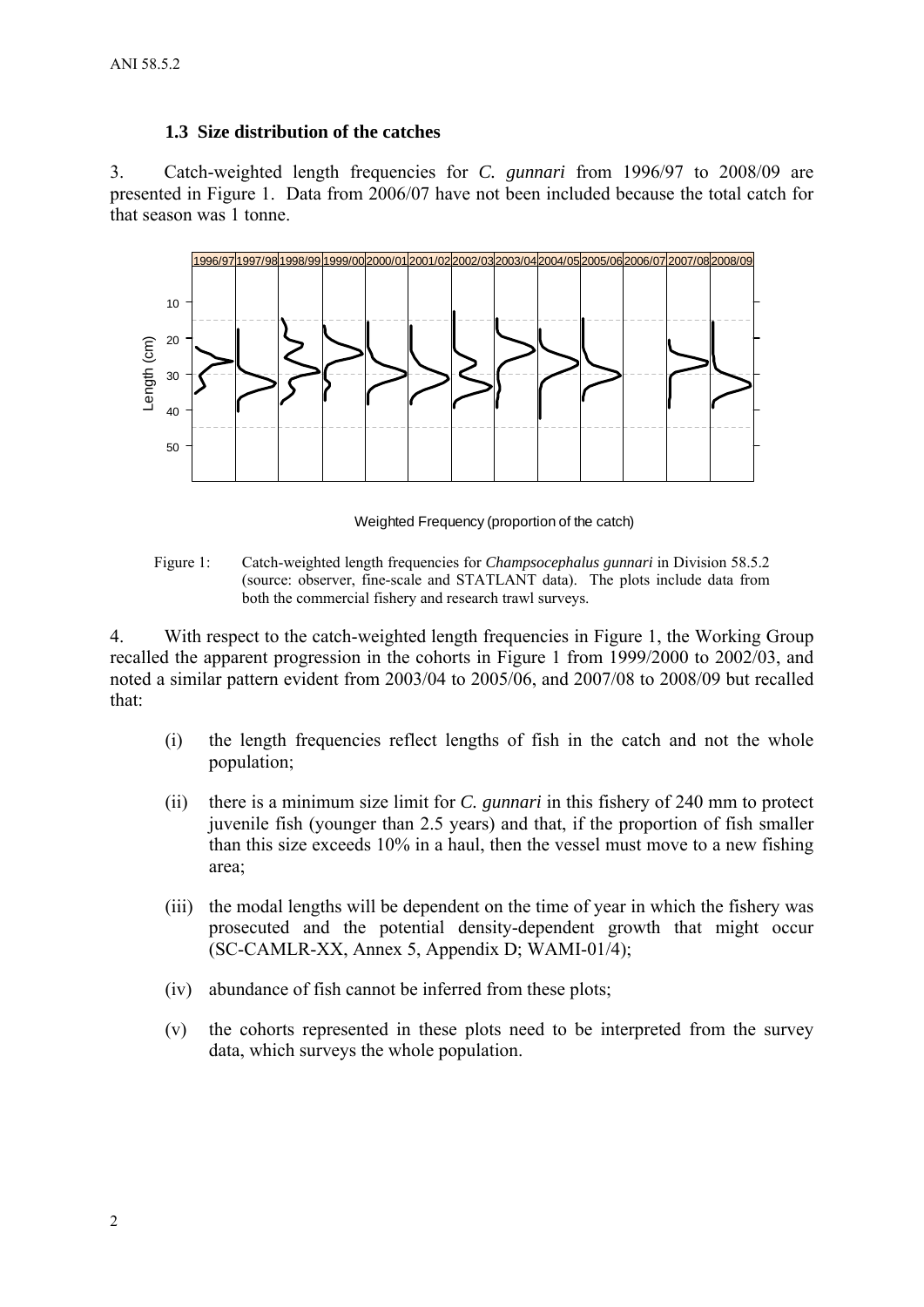# <span id="page-4-0"></span>**2. Stocks and areas**

5. Within Division 58.5.2 this species is restricted to the shelf area in the vicinity of Heard Island in water generally shallower than 500 m. Previous analyses indicate that stocks on the Heard Plateau and Shell Bank have different size structures and recruitment patterns. In 1997, the Working Group agreed that in light of this the two areas should be treated as separate stocks for assessment purposes (see SC-CAMLR-XVI, Annex 5). *Champsocephalus gunnari* have been absent, or present in very low abundances, on Shell Bank over recent years. Due to their low abundance observed in the current year, no assessment has been conducted for the Shell Bank stock for the 2007/08 season.

# **3. Parameter estimation**

# **3.1 Estimation methods**

## Standing stock

6. The results of a bottom trawl survey in 2009 were summarised in WG-FSA-09/34. The survey had been undertaken according to the same design as in previous surveys for this region. Estimates of standing stock biomass for the Heard Island Plateau were made using the bootstrap procedure using the routine outlined in Appendix 1 of WG-FSA-09/33. The location of sample stations in relation to Heard Island and McDonald Islands is shown in Figure 2.



Figure 2: Strata and sampling hauls from the 2009 random stratified trawl survey in Division 58.5.2 used in the 2009 *Champsocephalus gunnari* assessment. Points are locations of hauls, with 10 stations in Plateau West, 22 stations in Gunnari Ridge and 29 stations in Plateau Southeast used in the 2009 assessment of *C. gunnari.*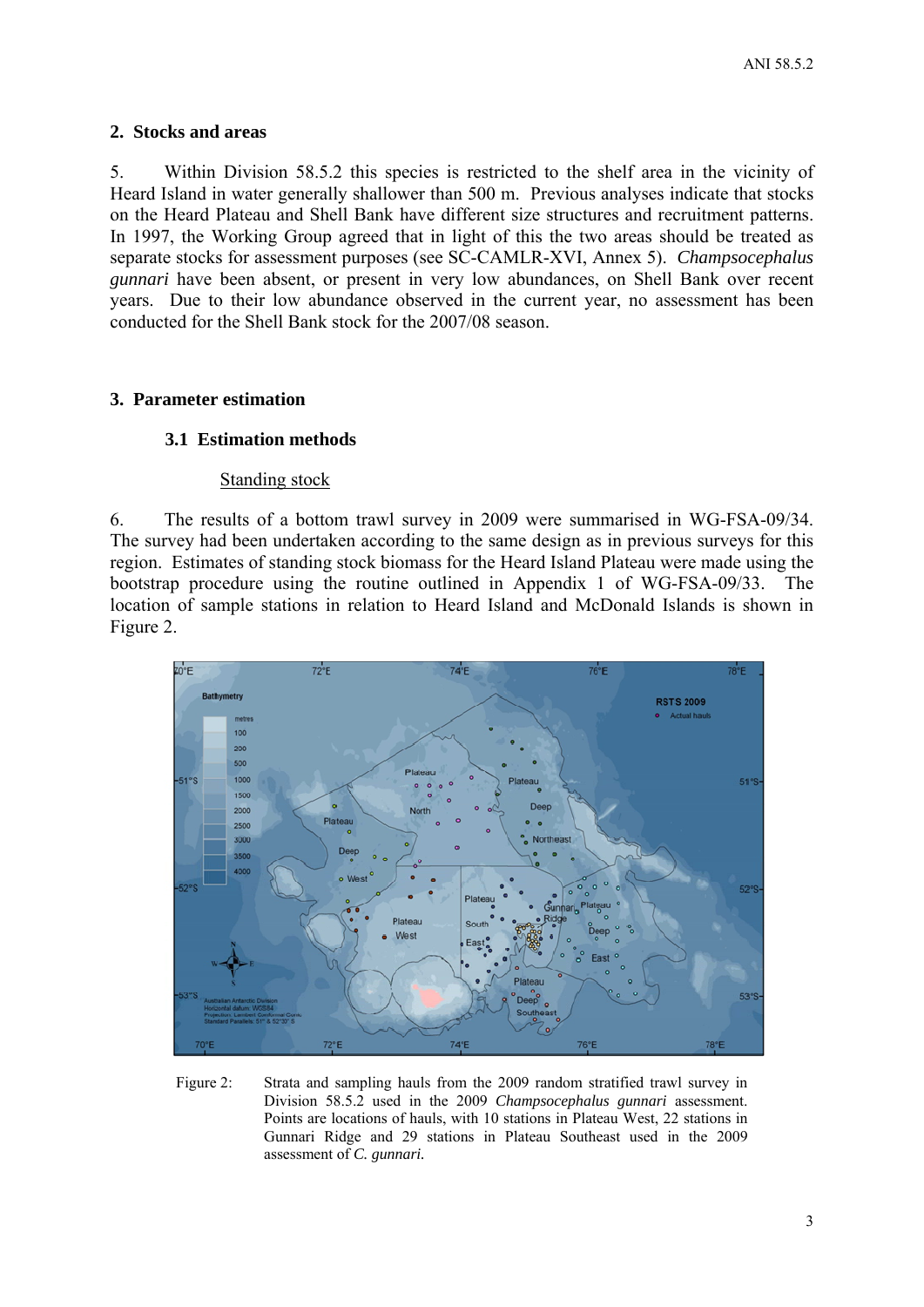### Population structure

Simplex expansion coefficient

<span id="page-5-0"></span>7. The distribution of densities-at-age was derived using the CMIX program and selecting the mean length for ages 2, 3 and 4 by eye (Table 2). The Working Group noted that the 2007 to 2009 Australian bottom trawl surveys had sampled a large cohort, which now dominates the population structure in 2009 as the 3+ year class (Figure 3). Details of the fit are presented in Table 3.

| Parameter                         | Value                      |
|-----------------------------------|----------------------------|
| Size range included               | $180 - 390$ mm             |
| <b>Bounds</b>                     | Age $180:$ mm              |
|                                   | Age 2: 260 mm              |
|                                   | Age 3:335 mm               |
| SDs related linearly to the mean  | Yes                        |
| Bounds on intercept (start, step) | $1, 1.15$ $(1.05, 1.0)$    |
| Bounds on slope (start, step)     | $0.0, 0.055$ (0.03, 0.005) |
| No. function calls                | 1 000                      |

Reporting frequency 100 Stopping criteria 1E-6 Frequency for convergence testing 5<br>Simplex expansion coefficient 1

| Table 2: | Input parameters for the CMIX analysis of <i>Champsocephalus gunnari</i> |
|----------|--------------------------------------------------------------------------|
|          | length density in Division 58.5.2.                                       |



Figure 3: Size distribution of *Champsocephalus gunnari* from the 2009 random stratified trawl survey in Division 58.5.2 with standard errors. Cohorts were present in ages 1, 2 and 3. The plot is dominated by age-3+ fish.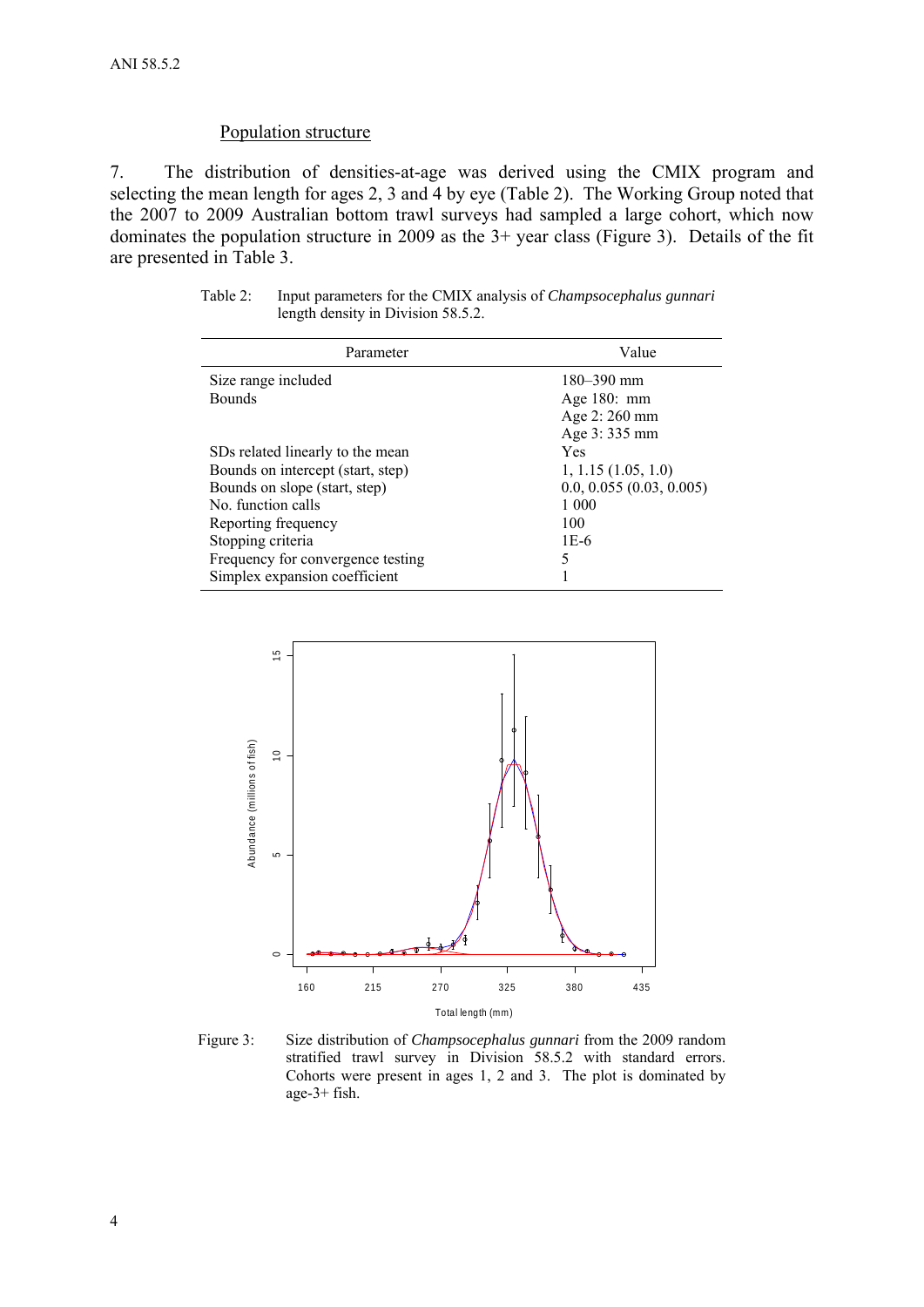|                                       | Component 1<br>$(\text{age } 1+)$ | Component 2<br>$(\text{age } 2+)$ | Component 3<br>$(\text{age }3+)$ |
|---------------------------------------|-----------------------------------|-----------------------------------|----------------------------------|
| Mean length (mm)                      | 180                               | 260                               | 335                              |
| $SD$ (mm)                             | 11.0                              | 15.5                              | 19.6                             |
| Total density (numbers $km^{-2}$ )    | 15.7                              | 68.7                              | 2257.0                           |
| SD of component density               | 9 2 9                             | 31.3                              | 365.9                            |
| Sum of observed densities $= 2409.97$ |                                   |                                   |                                  |
| Sum of expected densities $= 2340.85$ |                                   |                                   |                                  |
| Intercept = $1.146$                   |                                   |                                   |                                  |
| $Slope = 0.055$                       |                                   |                                   |                                  |

<span id="page-6-0"></span>Table 3: Results generated from CMIX analyses for *Champsocephalus gunnari* in Division 58.5.2.

### Other parameters

8. There were no changes to other parameter values.

### **3.2 Parameter values**

#### Fixed parameters

9. The fixed parameters remain unchanged from previous assessments (Table 4).

| Component         | Parameter    | Value     | Units    |
|-------------------|--------------|-----------|----------|
| Natural mortality | M            | 0.4       | $y^{-1}$ |
| VBGF              | K            | 0.323     | $v^{-1}$ |
| <b>VBGF</b>       | $t_0$        | 0.275     | v        |
| <b>VBGF</b>       | $L_{\infty}$ | 457       | mm       |
| Length-to-mass    | $\alpha$     | 2.629E-10 | kg/mm    |
| Length-to-mass    | $\Delta$     | 3.515     |          |

Table 4: Fixed parameters used in the 2009 assessment of *Champsocephalus gunnari* in Division 58.5.2.

# Standing stock

10. Similar to last year, an estimate of standing stock biomass was calculated using the bootstrap procedure. The area of seabed sampled and an estimate of the one-sided lower 95% CI of biomass were calculated (Table 5).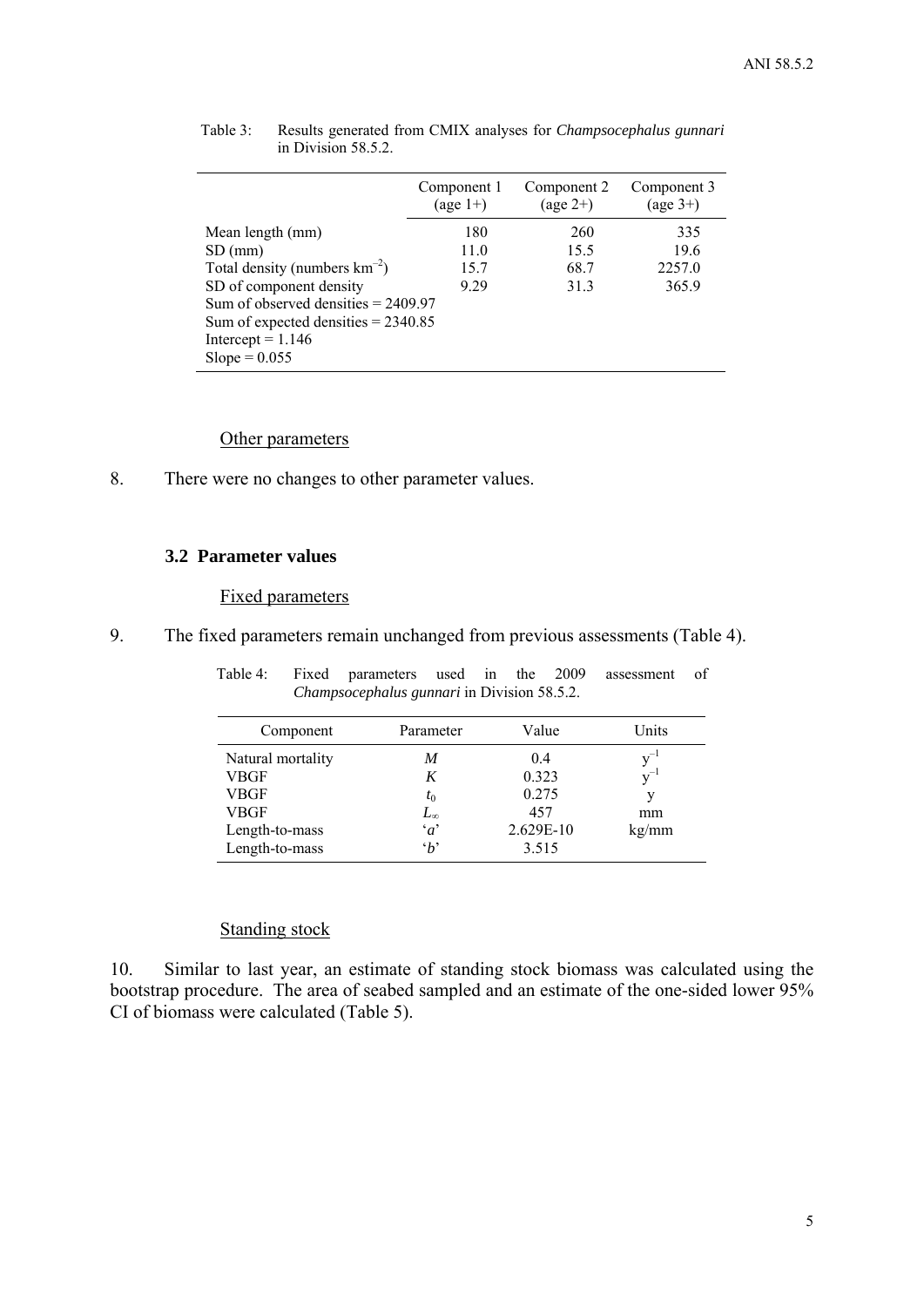| <b>Stratum</b> | Estimate | SЕ    | Lower CI | Upper CI | One-sided<br>lower $95\%$ CI |
|----------------|----------|-------|----------|----------|------------------------------|
| Gunnari Ridge  | 4 7 3 1  | 1 286 | 2.587    | 7 467    | 2856                         |
| Plateau SE     | 3 7 0 8  | 1400  | 1.559    | 6 8 0 4  | 1 775                        |
| Plateau W      | 388      | 133   | 151      | 640      | 184                          |
| Pooled         | 8827     | 1944  | 5442     | 12939    | 5893                         |

<span id="page-7-0"></span>Table 5: Seabed areas within three geographic strata used to bootstrap estimates of biomass. Nominal date of survey = 15 April 2009.

### Removals

11. An estimated 15 tonnes of *C. gunnari* were caught following the survey (4 to 21 April 2009).

# Initial age structure

12. The proportion of density-at-age was derived from the CMIX program for ages 1+ to 3+. Modal lengths of the cohorts were estimated by eye in the case of the 3+ cohort, where bounds were set around this obvious mode, and the probable location of the 1+ and 2+ cohorts using the von Bertalanffy parameters (Table 6). Standard deviation of length-at-age was also estimated.

| Age class | Mean length<br>(mm) | Density $(n \text{ km}^{-2})$ | Mean weight<br>(kg) | Proportion of<br>biomass $(\% )$ |
|-----------|---------------------|-------------------------------|---------------------|----------------------------------|
| $1+$      | 180                 | 15.7                          | 0.022               | 0.001                            |
| $2+$      | 260                 | 68.7                          | 0.081               | 0.012                            |
| $3+$      | 335                 | 2257.0                        | 0.197               | 0.987                            |

Table 6: Calculation of the proportion of biomass-at-age derived from the survey length-density distribution.

### Selectivity

13. A linear selectivity vector was used for *C. gunnari,* starting at 2.5 years and fully selected at age 3.

#### Recruitment

14. The short-term projection of *C. gunnari* does not include recruitment data.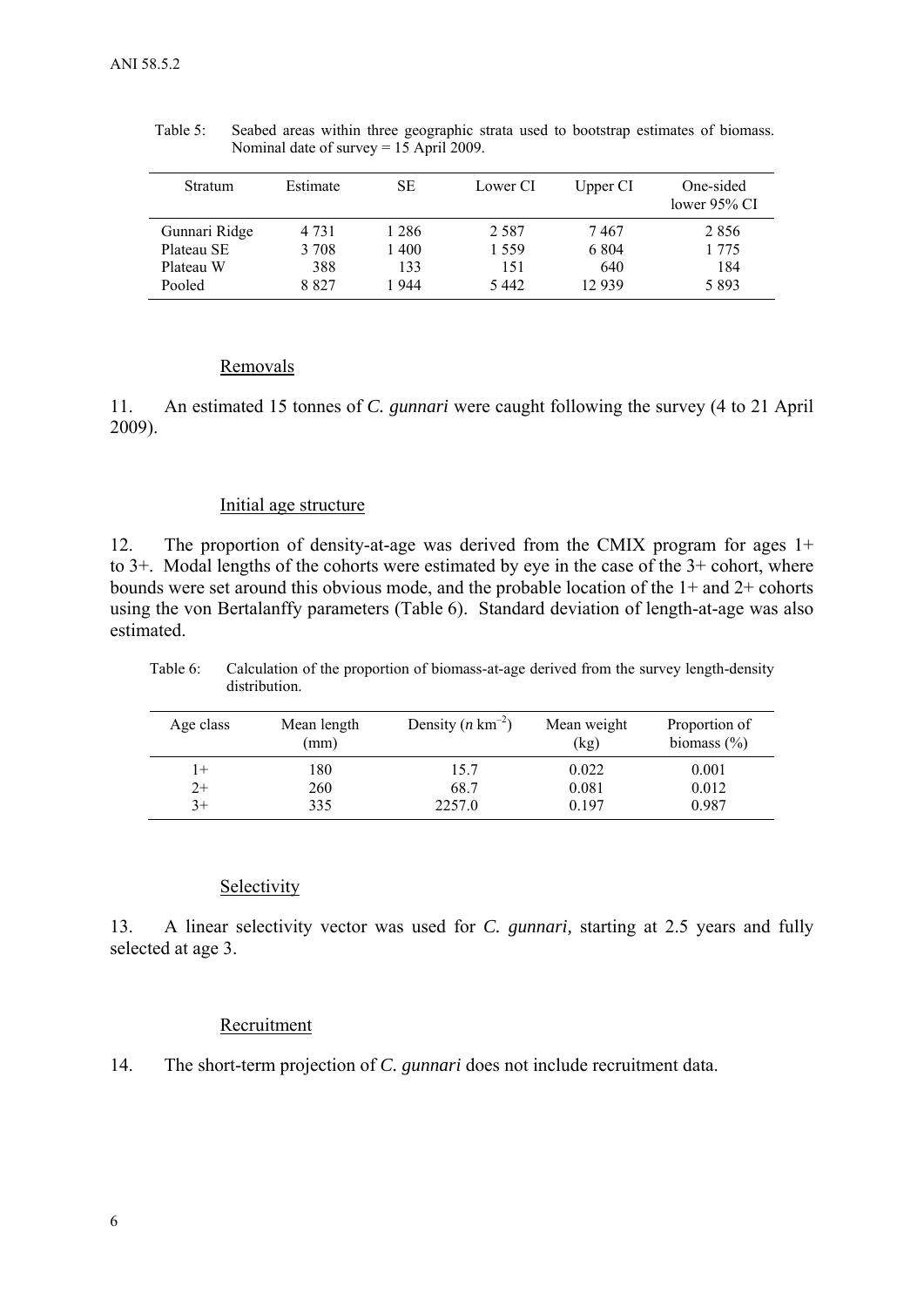### Proportion of biomass-at-age

<span id="page-8-0"></span>15. An estimate of the proportion of biomass-at-age was calculated and presented in Table 6. This demonstrates that the age-3+ cohort contributes the highest biomass of animals and is also the most abundant numerically.

#### **4. Stock assessment**

### **4.1 Model structure and assumptions**

16. The GYM, used routinely for the assessment of long-term yield of other species in the CAMLR Convention Area, configured to perform the short-term projection, was used.

| Category                     | Parameter                                                                                                    | Values                                                                             |
|------------------------------|--------------------------------------------------------------------------------------------------------------|------------------------------------------------------------------------------------|
| Age structure                | Plus class accumulation<br>Oldest age in initial structure                                                   | 10 years<br>11 years                                                               |
| Initial population structure | Age class density                                                                                            | See Table 2                                                                        |
| Weight-at-age                | Weight-length parameter $-A$ (kg)<br>Weight-length parameter $-B$                                            | $2.6 \times 10^{-10}$ kg<br>3.515                                                  |
| Maturity                     | $L_{m50}$ (set so that the status of the whole<br>stock is being monitored)<br>Range: 0 to full maturity     | $0 \text{ mm}^*$<br>$0 \text{ mm}$                                                 |
| Spawning season              | Set so that status of the stock is<br>determined at the end of each year                                     | $30$ Nov $-30$ Nov                                                                 |
| Fishery information          | Upper bound to annual $F$<br>Tolerance to finding $F$<br>Tolerance for resolving catches                     | 5<br>1E-08<br>0.01                                                                 |
| Future projection            | Age first selected<br>Age fully selected<br>Relative fishing effort                                          | 2.5<br>30<br>Date: 1 Dec, Effort: 1                                                |
| 2007                         | Selectivity varied from last<br>Age first selected<br>Age fully selected<br>Relative fishing effort<br>Catch | Yes<br>2.5<br>30<br>Date: 1 Dec, Effort: 0<br>Date: 15 Apr, Effort: 0<br>15 000 kg |
| Simulation specifications    | Number of runs in simulation                                                                                 | 1                                                                                  |

# Model configuration

Table 7: GYM model configuration for the assessment of *Champsocephalus gunnari* in Division 58.5.2.

(continued)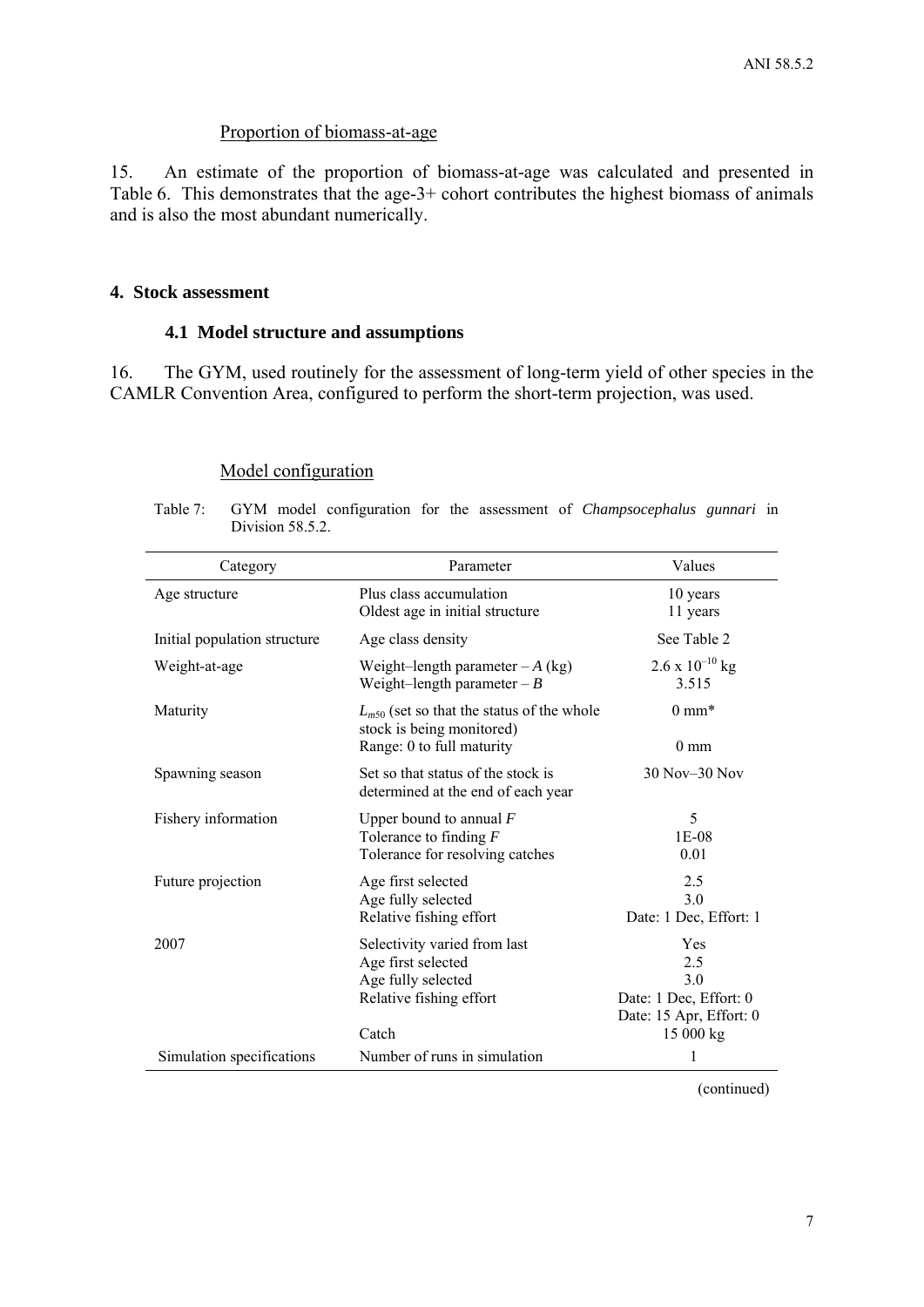| Category                           | Parameter                                                                                                                                                                                                                                          | Values                                              |
|------------------------------------|----------------------------------------------------------------------------------------------------------------------------------------------------------------------------------------------------------------------------------------------------|-----------------------------------------------------|
| Individual trial<br>specifications | Years to remove initial age structure<br>Year prior to projection<br>Reference start date in year<br>Increments in year<br>Years to project stock in simulation<br>Reasonable upper bound for annual $F$<br>Tolerance for finding $F$ in each year | $1**$<br>2008***<br>1 Dec<br>365<br>5.0<br>0.000001 |

<span id="page-9-0"></span>Table 7 (continued)

\* Maturity is not used in the short-term projection. It is set to 0 to allow the GYM to monitor the whole population.

\*\* Set to 1 since 15 tonnes were captured after the survey, else set to 0.

\*\*\* GYM requires first year of 2008/09 split-year.

#### Decision rules

17. To assess a catch level such that fishing should not, without any substantial risk, specified in this instance as no more than 5% probability:

reduce the spawning stock biomass to below 75% of the level that would occur in the absence of fishing within the two years following an abundance biomass estimate provided by a survey.

18. To achieve this, the one-sided lower 95% confidence bound of the biomass estimate is used as the starting point for the projection.

#### **4.2 Model results**

19. A single deterministic short-term projection of yield in 2009/10 (year 1) was calculated for the Heard Plateau and Gunnari Ridge. Yield estimates derived from the shortterm projections for the 2009/10 season are:

| Target fishing mortality  | Yield (tonnes) |         |  |  |
|---------------------------|----------------|---------|--|--|
| rate $(\mathbf{yr}^{-1})$ | 2009/10        | 2010/11 |  |  |
| 0.144                     | 880            | 711     |  |  |

20. The Working Group recalled that the current strategy of spreading catch over two years, while meeting the escapement rule, was to provide for two years of spawning (SC-CAMLR-XVI, Annex 5). The Working Group noted that the 3+ cohort had been reproductively mature for one year and that following another year it was likely that the cohort would disappear (SC-CAMLR-XX, Annex 5, Appendix D, Figure 1). Further, the Working Group noted that the 2008 survey is likely to have underestimated the precautionary yield from this cohort in 2008/09, and therefore the escapement of these fish is likely to have been greater than 75%.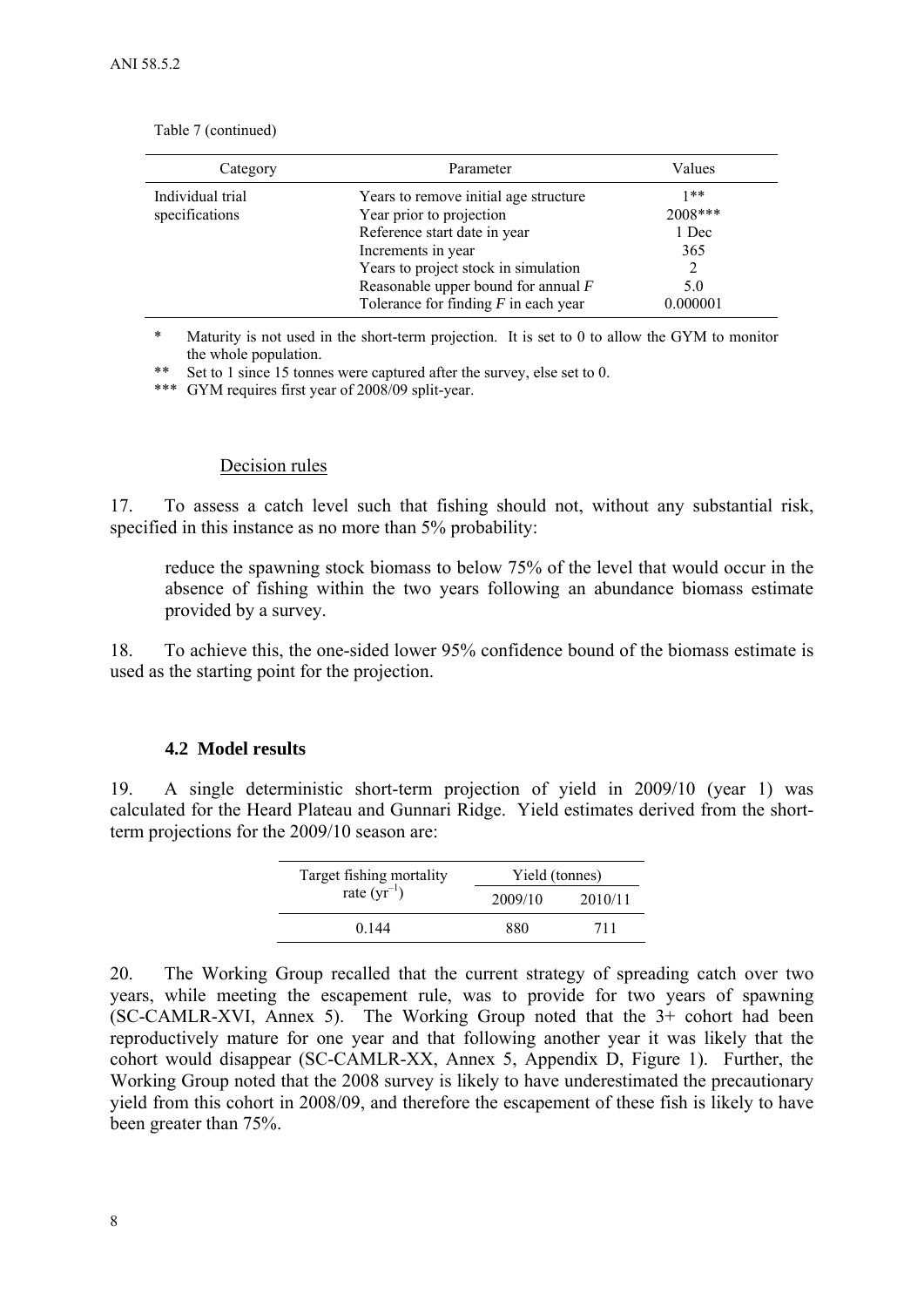<span id="page-10-0"></span>21. The Working Group agreed that a strategy for fishing on the current 3+ year class could be similar to that applied in the 2005/06 season (SC-CAMLR-XXIII, Annex 5, Appendix M), allowing the catch to be taken in one year (2009/10) with the expectation of no exploitation of that cohort in the following year (2010/11). The Working Group recalled that due to the strong three-year cycle evident in the icefish population in Division 58.5.2, it is unlikely that there will be another sizeable cohort available to the fishery until after 2010/11. When estimated in a scenario based on all fishing in one year and no catch in the second year, the yield estimate for 2009/10 is 1 658 tonnes, with a fishing mortality of 0.288.

# **4.3 Sensitivity analyses**

22. No specific sensitivity analyses were undertaken at the meeting.

# **4.4 Discussion of model results**

23. The projection of fish of all age classes from 2007/08 gives a projected yield of 102 tonnes in the 2008/09 season and 96 tonnes in the 2009/10 season. Yield in the second year is similar due to the balance between growth and natural mortality of the single 2+ cohort dominating the population. Yield estimates may alter after 2009/10 following the survey planned in 2009, as small juveniles begin to be recruited to the survey gear.

## **4.5 Future research requirements**

24. The Working Group noted past recommendations that work on developing a management procedure for *C. gunnari* is a high priority (SC-CAMLR-XX, Annex 5, Appendix D). It also recommended that biological parameters and cohort progression be reviewed based on survey and catch data. The Working Group noted that considerations of environmental variables, predators and prey affecting the recruitment and natural mortality of icefish are likely to be productive areas for future research for developing assessments of icefish.

# **5. By-catch of fish and invertebrates**

# **5.1 By-catch removals**

25. The total reported by-catch (tonnes) of fish taken in the trawl fishery for *C. gunnari* in recent years is indicated in Table 8 from fine-scale C2 data.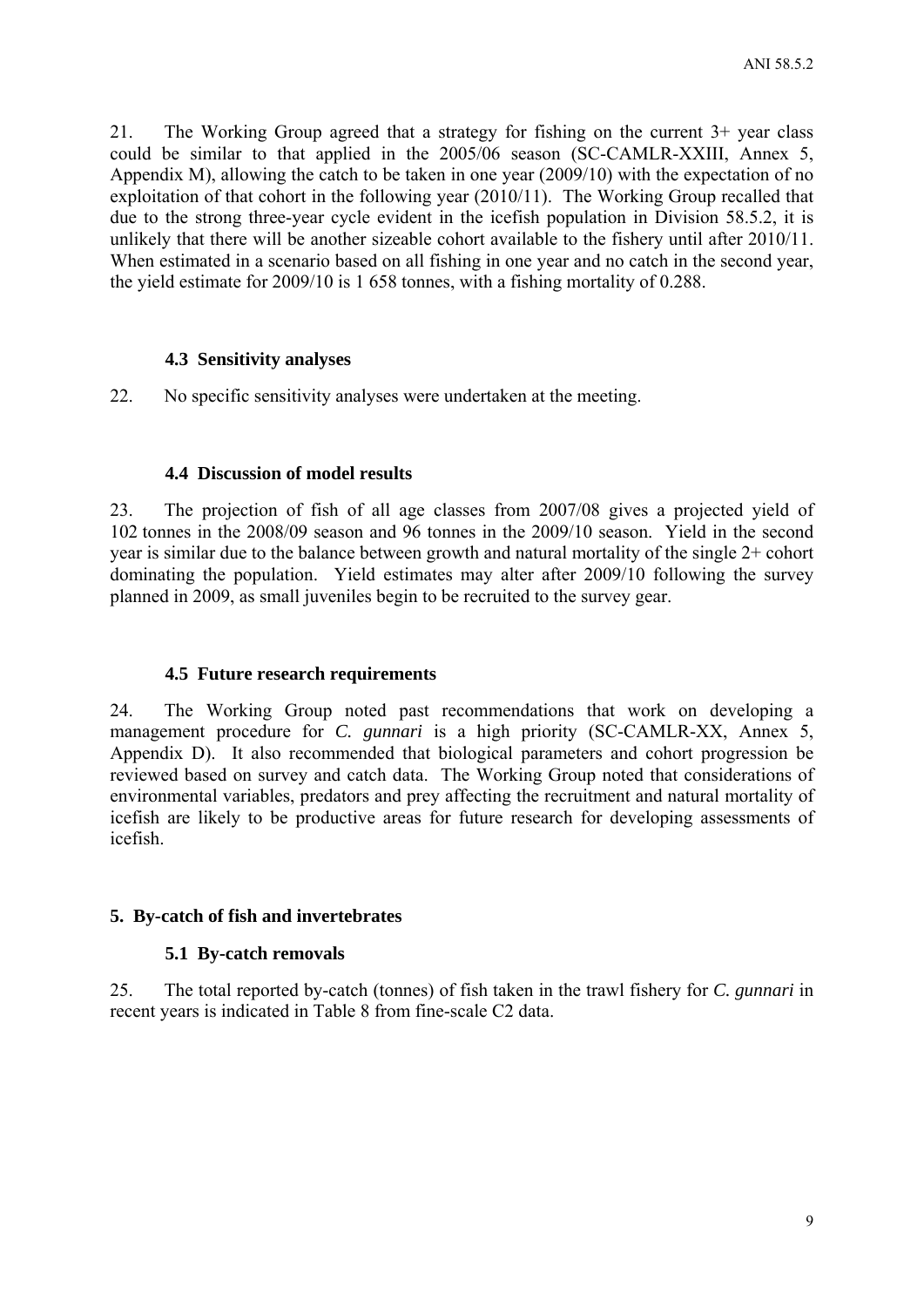| Fishing<br>season | <b>LIC</b>     | Limit | <b>NOS</b> | Limit | <b>GRV</b>     | Limit | <b>SRX</b> | Limit | Other          | Limit  |
|-------------------|----------------|-------|------------|-------|----------------|-------|------------|-------|----------------|--------|
| 1995/96           | $\theta$       |       | $\theta$   |       | $\theta$       |       | 0          |       | $\theta$       | $5\%*$ |
| 1996/97           | 2              |       | 0          |       | $\theta$       |       |            |       | 2              | $50**$ |
| 1997/98           | $\overline{2}$ | 80    | 3          | 325   | 0              |       | 0          | 120   | $\overline{c}$ | 50     |
| 1998/99           |                | 150   | $\theta$   | 80    | $\theta$       |       |            |       | 0              | 50     |
| 1999/00           | $\overline{2}$ | 150   | $\theta$   | 80    | $\theta$       |       | 0          |       |                | 50     |
| 2000/01           |                | 150   | $\theta$   | 80    | $\theta$       | 50    | 0          | 50    | 0              | 50     |
| 2001/02           | 3              | 150   | $\theta$   | 80    | $\theta$       | 50    |            | 50    | $\theta$       | 50     |
| 2002/03           | 21             | 150   | $\theta$   | 80    | $\theta$       | 465   | 20         | 120   | 5              | 50     |
| 2003/04           | 6              | 150   | $\Omega$   | 80    |                | 360   | 3          | 120   |                | 50     |
| 2004/05           | 34             | 150   | $\Omega$   | 80    | $\theta$       | 360   | 5          | 120   | 3              | 50     |
| 2005/06           | 29             | 150   | $\Omega$   | 80    | $\theta$       | 360   | 7          | 120   | $\overline{c}$ | 50     |
| 2006/07           | 3              | 150   | $\theta$   | 80    | $\overline{0}$ | 360   | $\theta$   | 120   | $\theta$       | 50     |
| 2007/08           | 8              | 150   | $\theta$   | 80    | $\theta$       | 360   | 2          | 120   | 7              | 50     |
| 2008/09           |                | 150   |            | 80    | $\theta$       | 360   |            | 120   | 8              | 50     |

<span id="page-11-0"></span>Table 8: Total reported by-catch (tonnes) for four species between 1995/96 and 2008/09 in the *Champsocephalus gunnari* trawl fishery. Limits apply to all fisheries in Division 58.5.2. LIC – *Channichthys rhinoceratus*; NOS – *Lepidonotothen squamifrons;* GRV – *Macrourus* spp.; SRX – rajids. (Source: fine-scale data)

5% move-on rule if individual haul exceeds 5%, limit not specified.

\*\* Move-on rule if catch of any by-catch species exceeds 5% of target species.

## **5.2 Assessments of impact on affected populations**

26. Insufficient information was available to update assessments.

27. No stock assessments of individual by-catch species were undertaken in 2009. By-catch limits of *Channichthys rhinoceratus* and *Lepidonotothen squamifrons* are based on assessments carried out in 1998 (SC-CAMLR-XVII, Annex 5, paragraphs 4.204 to 4.206) and by-catch limits of the grenadier *Macrourus carinatus* are based on assessments carried out in 2002 and 2003 (SC-CAMLR-XXII, Annex 5, paragraphs 5.244 to 5.249).

#### **5.3 Mitigation measures**

28. Conservation Measure 33-02 currently applies to this fishery. Move-on rules are included in the annual conservation measures established for this fishery (e.g. Conservation Measure 42-02).

# **6. By-catch of birds and mammals**

29. Seabird by-catch in the fishery targeting *C. gunnari* in Division 58.5.2 remains low with zero observed seabird mortalities for the 2008/09 season (SC-CAMLR-XXVIII, Annex 7, Table 5).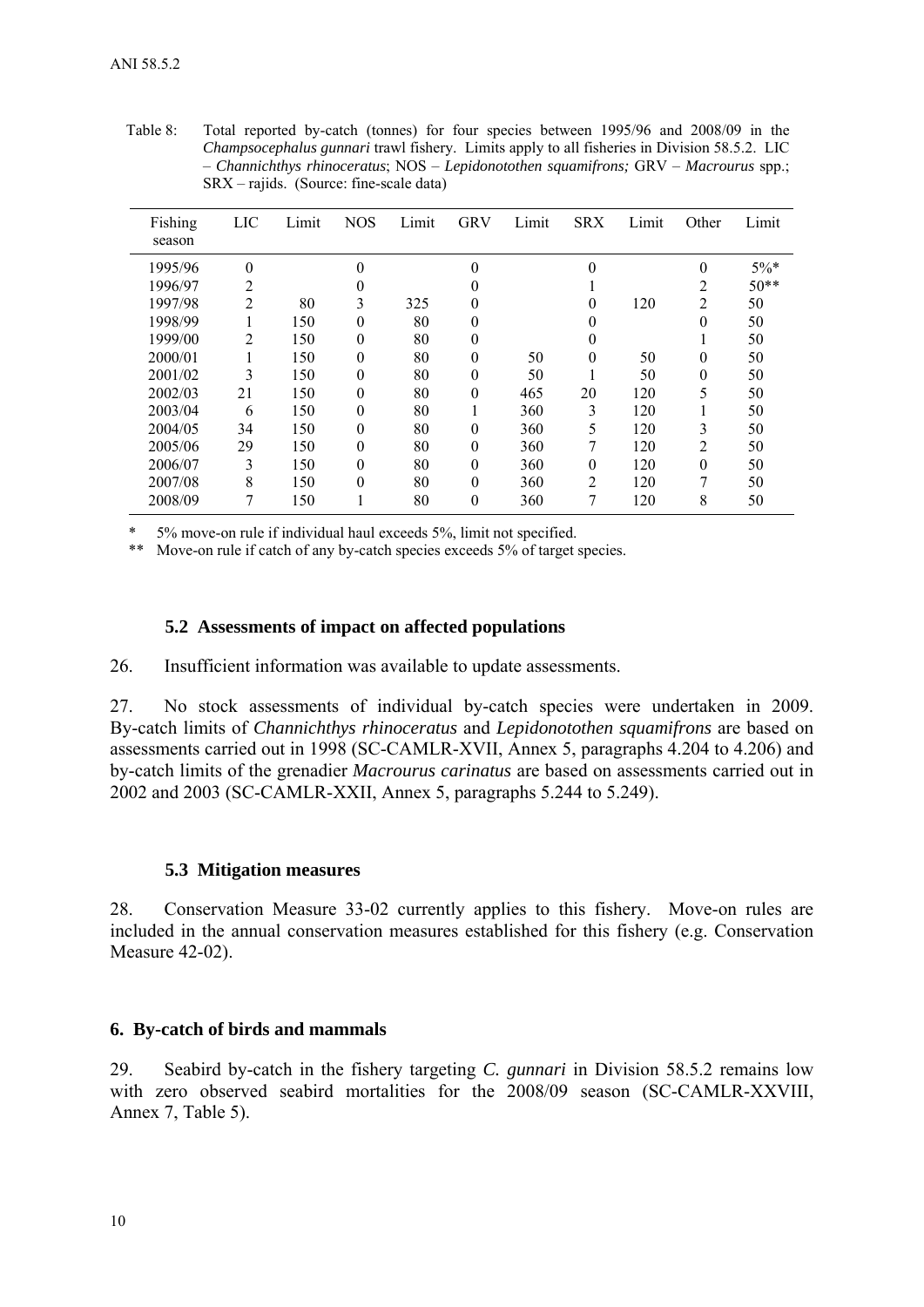| Fishing<br>season | Trawls<br>observed | DIC | DIM            | <b>PRO</b>     | Other |
|-------------------|--------------------|-----|----------------|----------------|-------|
| 2002/03           | 1309               |     | $\mathfrak{D}$ | $\overline{2}$ | 2     |
| 2003/04           | 1215               |     |                |                |       |
| 2004/05           | 1301               |     | 5              | 3              |       |
| 2005/06           | 1086               |     |                |                |       |
| 2006/07           | 936                |     |                |                | 2     |
| 2007/08           | 700                |     |                |                |       |
| 2008/09           | 39                 |     |                |                |       |

<span id="page-12-0"></span>

| Table 9: | Number of seabirds killed in the trawl fishery in Subarea 48.3. |
|----------|-----------------------------------------------------------------|
|          | DIC – Thalassarche chrysostoma; DIM – Thalassarche              |
|          | $melanophrys$ ; $PRO-Procellaria a equinocialis$ .              |

30. No incidents of marine mammal by-catch have been observed while fishing for *C. gunnari* since 2005/06.

31. WG-IMAF assessed the level of risk of incidental mortality of seabirds in Division 58.5.2 as category 4 (average-to-high) (SC-CAMLR-XXVIII, Annex 7, Table 13 and Figure 2).

# **6.1 Mitigation measures**

32. The provisions of Conservation Measure 25-03 apply to this fishery.

# **7. Ecosystem implications/effects**

33. Bottom trawl and midwater trawl gear is used to target both *C. gunnari* and *Dissostichus eleginoides* in Division 58.5.2. The potential impacts of fishing gear on benthic communities are limited by the small size and number of commercial trawl grounds, a strategy of fishing trawling gear lightly, and the protection of large areas sensitive to the effects of bottom trawling (SC-CAMLR-XXIII, Annex 5, paragraph 5.211).

34. Research is currently being undertaken by Australia to develop ecosystem models for the Heard Island Plateau, including *C. gunnari* and their main predators, which will subsequently be used to inform management strategy evaluations on the *C. gunnari* fishery (SC-CAMLR-XXVI/BG/6, paragraph 21).

# **8. Harvest controls and management advice**

# **8.1 Conservation measures**

35. The limits on the fishery for *C. gunnari* in Division 58.5.2 are defined in Conservation Measure 42-02. The limits in force and the Working Group's advice to the Scientific Committee for the forthcoming season are summarised in Table 10.